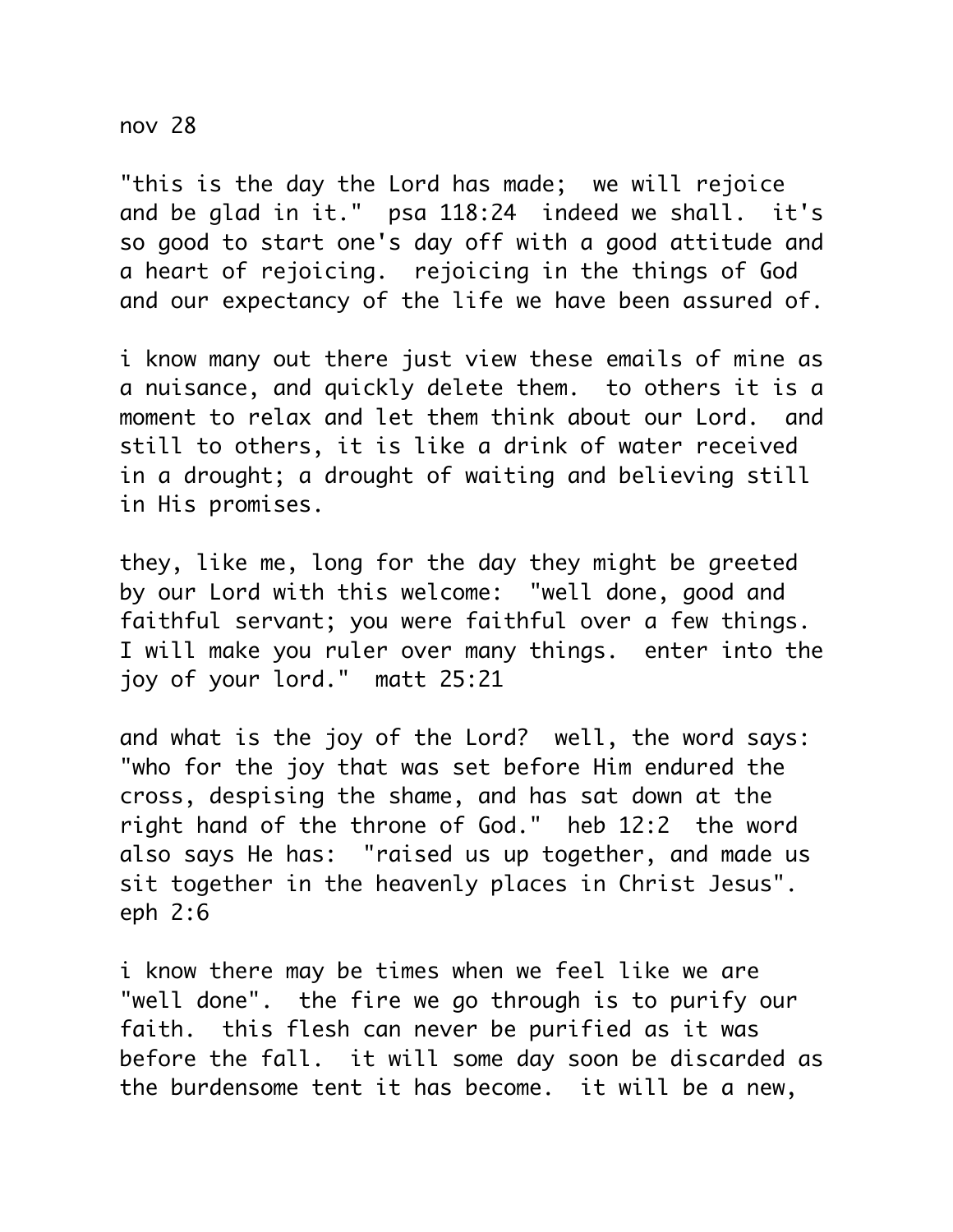and as yet unknown, creation of our God. "beloved, now we are children of God; and it has not yet been revealed what we shall be, but we know that when He is revealed, we shall be like Him, for we shall see Him as He is." 1 john 3:2 we know that we will be clothed with His glory and shall know death no more.

what shall we do as we wait for our inheritance? confession of His word is a good thing and we need to do it daily. "so shall My word be that goes forth from My mouth; it shall not return to Me void, but it shall accomplish what I please." isa 55:11

here are some of mine:

we daily confess that "no weapon formed against you shall prosper, and every tongue which rises against you in judgment you shall condemn. isa 54:17

got unsaved loved-ones? "believe on the Lord Jesus Christ, and you will be saved, you and your household." acts 16:31

one of my favorites for me is this: "but those who wait on the Lord shall renew their strength; they shall mount up with wings like eagles. they shall run and not be weary. they shall walk and not faint." isa 40:31 i really like this one, except i usually substitute "they" for "i".

God has spoken: "for I know the thoughts that I think toward you, says the Lord, thoughts of peace and not of evil, to give you a future and a hope." jer 29:11 that's His promise to each of us. it's not a "name it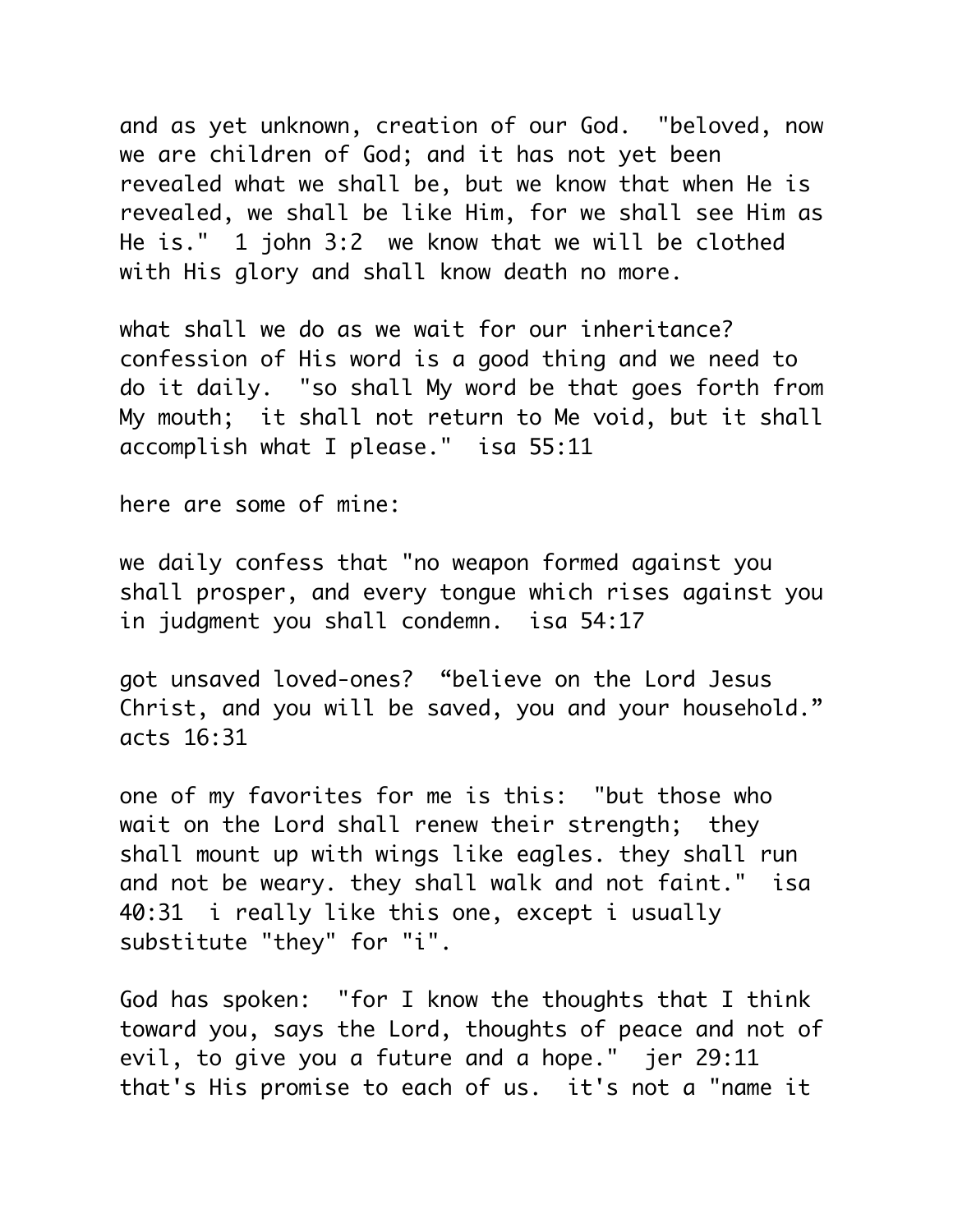and claim it". it is a "believe it and receive it".

years ago i had a pastor who used to make a play on words. when he talked about the pharisees and the sadducees, he always pronounced the spelling as "sadyou-see". indeed they were sad as they did not believe in a resurrection. the apostle once used them as an excuse for his being on trial. "men and brethren, i am a pharisee, the son of a pharisee; concerning the hope and resurrection of the dead i am being judged!" acts 23:6

we all have that hope set before us. yesterday i expressed that i was beginning to feel like i might be alive to experience the rapture. oh the glory it would be to go from life to glory without going through death. but whatever comes: "for if we live, we live to the Lord; and if we die, we die to the Lord. therefore, whether we live or die, we are the Lord's." rom  $14.8$ 

none of us know what our future might bring or how much time is allotted to each of us. my brother died at an early age. while i still yet survive. i know God is not the author of death. He did not snatch my brother out because He wanted him there with Him in heaven. why do some die sooner? why do some people go through more than others? these are all beyond my pay grade.

"Lord, my heart is not haughty, nor my eyes lofty. neither do i concern myself with great matters, nor with things too profound for me." psa 131:1 i do know that He says: "My people are destroyed for lack of knowledge." hos 4:6 have we rejected knowledge or